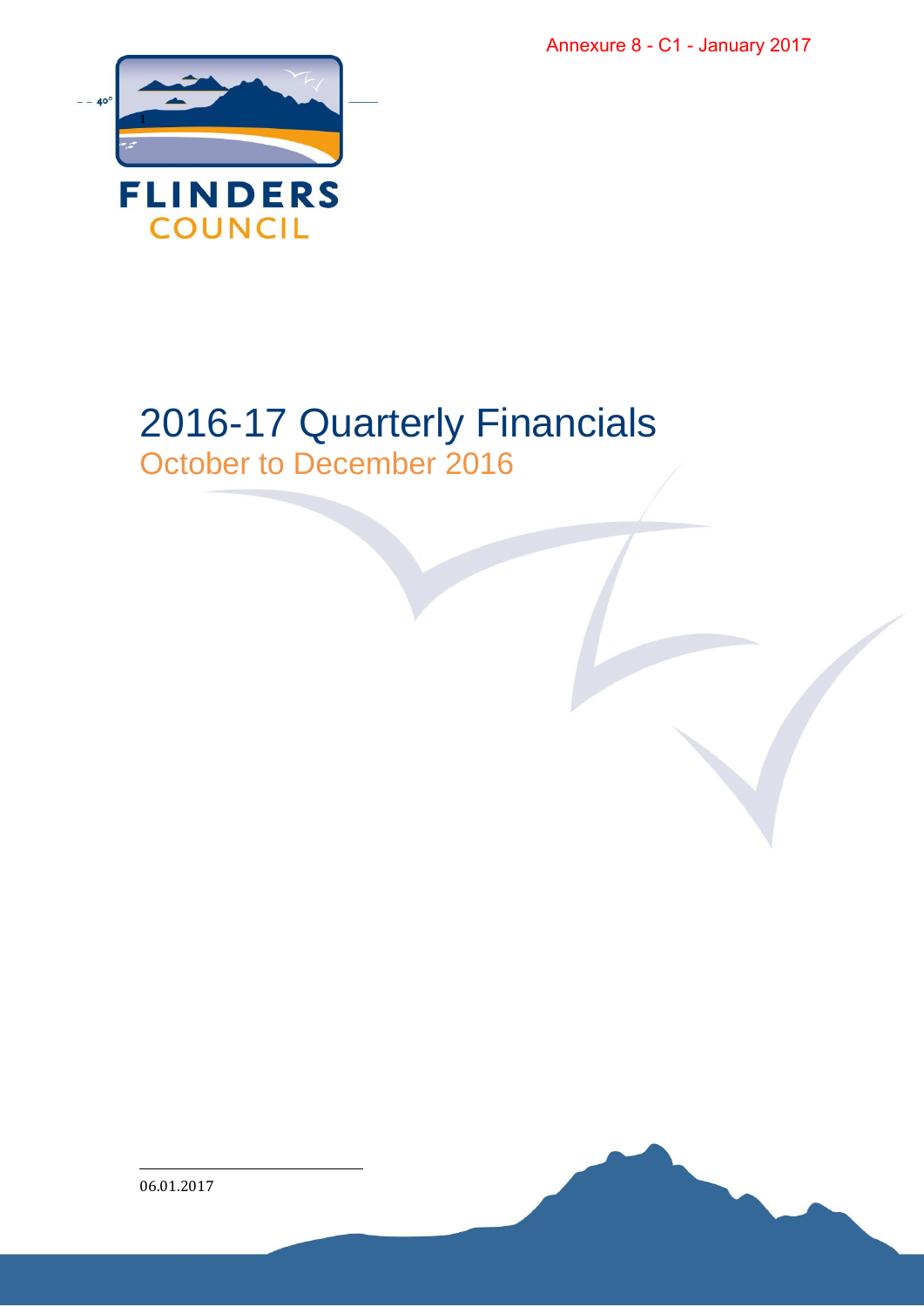## **Income Expenditure Statement** + Expenditure Stateme<u>成nnexure</u> 8 - C1 - January 2017<br>Flinders Council **October to December 2016**

|                                                                                 |           | 2015-16             |          | <b>Adopted Budget</b>    |           | Actual              |          | <b>Budget</b>        |            | Variance           |  |
|---------------------------------------------------------------------------------|-----------|---------------------|----------|--------------------------|-----------|---------------------|----------|----------------------|------------|--------------------|--|
|                                                                                 |           | <b>Actual</b>       |          | 2016-17                  |           | <b>YTD</b>          |          | <b>YTD</b>           |            | <b>YTD</b>         |  |
| Income                                                                          |           |                     |          |                          |           |                     |          |                      |            |                    |  |
| 132 & 337 Certificates (220)                                                    | \$        | 9,077.00            | \$       | 10,000.00                | \$        | 4,369.49            | \$       | 5,000.00             | -\$        | 630.51             |  |
| Airport - Other Income (243)                                                    | \$        | 7,659.32            | \$       | 6,000.00                 | \$        |                     | \$       | 3,000.00             | -\$        | 3,000.00           |  |
| Airport Landing Charges (240)                                                   | \$        | 87,492.64           | \$       | 95,000.00                | \$        | 43,778.88           | \$       | 47,500.00            | -\$        | 3,721.12           |  |
| Airport Passenger Service Charge (241)                                          | \$        | 187,740.00          | \$       | 198,900.00               | \$        | 90,639.00           | \$       | 99,450.00            | -\$        | 8,811.00           |  |
| Airport Terminal Rental (242)                                                   | \$        | 14,876.76           | \$       | 12,273.00                | \$        | 9,938.38            | \$       | 6,136.50             | \$         | 3,801.88           |  |
| Ammendment to Planning Permits (219)                                            | \$<br>-\$ | 150.00              | \$       | 500.00                   | \$<br>\$  |                     | \$<br>\$ | 250.00               | -\$<br>-\$ | 250.00<br>604.20   |  |
| B.C.I. Training Levy (213)<br>Building Fees (225)                               | \$        | 420.73<br>12,300.00 | \$<br>\$ | 2,500.00<br>12,500.00    | \$        | 645.80<br>13,500.00 | \$       | 1,250.00<br>6,250.00 | \$         | 7,250.00           |  |
| Building Levy (Justice Dept) (214)                                              | -\$       | 1,086.00            | \$       | 2,000.00                 | \$        | 372.00              | \$       | 1,000.00             | -\$        | 628.00             |  |
| Cemetery Fees (237)                                                             | \$        | 13,175.01           | \$       | 32,375.00                | \$        | 20,979.52           | \$       | 16,187.50            | \$         | 4,792.02           |  |
| Development Application Fees (216)                                              | \$        | 14,110.00           | \$       | 15,000.00                | \$        | 5,530.00            | \$       | 7,500.00             | -\$        | 1,970.00           |  |
| DOSG Contract (234)                                                             | \$        | 154,500.72          | \$       | 161,293.00               | \$        | 38,915.02           | \$       | 40,323.25            | -\$        | 1,408.23           |  |
| Dog Infringements (212)                                                         | \$        | 701.00              | \$       | 1,000.00                 | \$        | 157.00              | \$       | 500.00               | -\$        | 343.00             |  |
| Dog Registration Fees (221)                                                     | \$        | 6,278.50            | \$       | 6,500.00                 | \$        | 5,993.75            | \$       | 6,500.00             | -\$        | 506.25             |  |
| Equipment Hire (236)                                                            | \$        | 45.46               | \$       | 200.00                   | \$        | 60.00               | \$       | 100.00               | -\$        | 40.00              |  |
| Flinders Art & Entertainment Centre (228)                                       | \$        | 2,991.37            | \$       | 3,000.00                 | \$        | 453.70              | \$       | 1,500.00             | -\$        | 1,046.30           |  |
| Food Premises Registrations (222)                                               | \$        | 4,450.00            | \$       | 4,500.00                 | \$        | 4,883.56            | \$       | 4,500.00             | \$         | 383.56             |  |
| Grants - Capital Projects GST Free (256)                                        | \$        | 258,890.60          | \$       | 186,492.40               | \$        | 26,492.40           | \$       | 186,492.40           | -\$        | 160,000.00         |  |
| Grants - Capital Projects GST Inc (257)                                         | \$        | 51,000.00           | \$       |                          | \$        | 146,725.00          | \$       |                      | \$         | 146,725.00         |  |
| Grants - Financial Assistance (250)                                             | \$        | 664,550.00          | \$       | 1,321,478.00             | \$        | 649,786.50          | \$       | 660,739.00           | -\$        | 10,952.50          |  |
| Grants - Heavy Vehicle Motor Tax (252)                                          | \$        | 207,216.44          | \$       | 200,000.00               | \$        |                     | \$       |                      | \$         |                    |  |
| Grants - Operational GST Free (254)                                             | \$        | 800.00              | \$       |                          | \$        |                     | \$       |                      | \$         |                    |  |
| Grants - Operational GST Inc (253)                                              | \$        | 102,723.01          | \$       | 50,117.07                | \$        | 94,000.65           | \$       | 50,117.07            | \$         | 43,883.58          |  |
| Grants - Roads to Recovery (251)                                                | \$        | 566,932.00          | \$       | 455,108.00               | \$        | 27,109.00           | \$       |                      | \$         | 27,109.00          |  |
| Halls & Recreation Facilities Hire (229)<br>Health Licence Fees and Fines (210) | \$<br>\$  | 1,328.37            | \$<br>\$ | 1,500.00                 | \$<br>-\$ | 1,802.70<br>100.00  | \$<br>\$ | 750.00               | \$<br>\$   | 1,052.70<br>717.73 |  |
| Immunisations (223)                                                             | \$        | 439.45              | \$       |                          | \$        |                     | \$       |                      | \$         |                    |  |
| Interest & Penalties on Overdue Rates (261)                                     | \$        | 31,983.87           | \$       | 30,000.00                | \$        | 17,464.56           | \$       | 15,000.00            | \$         | 2,464.56           |  |
| Interest Income (260)                                                           | \$        | 128,581.64          | \$       | 180,000.00               | \$        | 34,591.53           | \$       | 90,000.00            | -\$        | 55,408.47          |  |
| Permit Authority Fees (215)                                                     | \$        | 6,550.00            | \$       | 6,000.00                 | \$        | 3,000.00            | \$       | 3,000.00             | \$         |                    |  |
| Photocopies/Facsimiles (230)                                                    | \$        | 1,180.17            | \$       | 2,000.00                 | \$        | 717.73              | \$       | 1,000.00             | -\$        | 282.27             |  |
| Planning - Advertising Fee (218)                                                | \$        | 12,164.98           | \$       | 16,500.00                | \$        | 6,116.58            | \$       | 8,250.00             | -\$        | 2,133.42           |  |
| Plumbing Fees (226)                                                             | \$        | 12,780.00           | \$       | 12,000.00                | \$        | 5,605.00            | \$       | 6,000.00             | -\$        | 395.00             |  |
| Private Works (235)                                                             | \$        | 612,175.07          | \$       | 150,000.00               | \$        | 65,019.18           | \$       | 75,000.00            | -\$        | 9,980.82           |  |
| Public Open Space Contribution (272)                                            | \$        | 25,884.00           | \$       | 33,000.00                | \$        |                     | \$       | 16,500.00            | -\$        | 16,500.00          |  |
| Rate - Fire Levy (202)                                                          | \$        | 59,805.44           | \$       | 60,019.00                | \$        | 59,672.78           | \$       | 60,019.00            | -\$        | 346.22             |  |
| Rate - Waste Management Rate (204)                                              | \$        | 181,314.82          | \$       | 184,030.00               | \$        | 184,875.12          | \$       | 184,030.00           | \$         | 845.12             |  |
| Rates - General Rate (200)                                                      | \$        | 1,259,560.69        | \$       | 1,410,599.23             | \$        | 1,296,377.18        | \$       | 1,410,599.23         | -\$        | 114,222.05         |  |
| Rates - Pensioner Remission - Fire Levy (207)                                   | -\$       | 100.19              | \$       |                          | \$        | 258.25              | \$       |                      | \$         | 258.25             |  |
| Rates - Pensioner Remission - State Govt. 30% (208)                             | -\$       | 1,691.81            | \$       | $\overline{\phantom{a}}$ | -\$       | 193.16              | \$       |                      | -\$        | 193.16             |  |
| Rental Received - Buildings (238)                                               | \$        | 2,098.40            | \$       |                          |           |                     | \$       |                      | \$         |                    |  |
| SES Contribution (MAIB) (274)                                                   | \$        |                     | \$       | 275.00                   | \$        | 830.00              | \$       | 137.50               | \$         | 692.50             |  |
| Special Plumbing Fees (227)                                                     | \$        | 520.00              | \$       |                          |           |                     | \$       |                      | \$         |                    |  |
| Staff Housing Rent (239)                                                        | \$        | 12,150.00           | \$       | 12,000.00                | \$        | 4,100.00            | \$       | 6,000.00             | -\$        | 1,900.00           |  |
| Subdivision Fees (217)                                                          | \$        | 6,390.00            | \$       | 11,000.00                | \$        | 980.00              | \$       | 5,500.00             | -\$        | 4,520.00           |  |
| Youth Program Contributions (277)                                               | \$        | 1,231.81            | \$       | 2,000.00                 | \$        | 626.00              | \$       | 500.00               | \$         | 126.00             |  |
| <b>Total Operating Income</b>                                                   | \$        | 4,720,499.81        | \$       | 4,887,659.70             | \$        | 2,866,073.10        | \$       | 3,026,581.45         | -\$        | 159,690.62         |  |
| Other Income                                                                    |           |                     |          |                          |           |                     |          |                      |            |                    |  |
| Other Revenue - GST Free (281)                                                  | \$        | 40,548.88           | \$       | 9,500.00                 | \$        | 9,155.86            | \$       | 4,750.00             | \$         | 4,405.86           |  |
| Other Revenue - GST Inc (280)                                                   | \$        | 12,845.85           | \$       | 17,820.00                | \$        | 4,185.00            | \$       | 8,910.00             | -\$        | 4,725.00           |  |
| Sale of Assets (295)                                                            | \$        | 21,682.05           | \$       | 185,000.00               | \$        | 2,863.63            | \$       |                      | \$         | 2,863.63           |  |
| TasWater - Tax Equiv & Dividends (290)                                          | \$        | 54,026.61           | \$       | 53,999.00                | \$        | 9,431.09            | \$       | 26,999.50            | -\$        | 17,568.41          |  |
| <b>Total Other Income</b>                                                       | \$        | 129,103.39          | \$       | 266,319.00               | \$        | 25,635.58           | \$       | 40,659.50            | -\$        | 15,023.92          |  |
| <b>TOTAL INCOME</b>                                                             |           | \$4,849,603.20      | \$       | 5,153,978.70             | \$        | 2,891,708.68        | \$       | 3,067,240.95         | -\$        | 174,714.54         |  |
| <b>Less Operating Expenses</b>                                                  |           |                     |          |                          |           |                     |          |                      |            |                    |  |
| Advertising (421)                                                               | \$        | 10,380.83           | \$       | 18,050.00                | \$        | 9,611.53            | \$       | 9,025.00             | \$         | 586.53             |  |
| Analysis and Environmental Sampling Fees (422)                                  | \$        | 869.70              | \$       | 1,000.00                 | \$        |                     | \$       | 500.00               | -\$        | 500.00             |  |
| Audit Fees (423)                                                                | \$        | 25,405.45           | \$       | 27,300.00                | \$        | 8,100.00            | \$       | 4,500.00             | \$         | 3,600.00           |  |
| Bad & Doubtful Debts (491)                                                      | \$        |                     | \$       | 500.00                   | \$        |                     | \$       |                      | \$         |                    |  |
| Bank Charges (424)                                                              | \$        | 5,878.69            | \$       | 7,000.00                 | \$        | 3,419.07            | \$       | 3,500.00             | -\$        | 80.93              |  |
| Chemicals (425)                                                                 | \$        | 769.40              | \$       | 2,000.00                 | \$        |                     | \$       | 1,000.00             | -\$        | 1,000.00           |  |
| Cleaning (427)                                                                  | \$        | 1,914.22            | \$       | 3,000.00                 | \$        | 1,618.58            | \$       | 1,500.00             | \$         | 118.58             |  |
| Consulting / Contractor Services (428)                                          | \$        | 356,153.29          | \$       | 412,195.00               | \$        | 254,601.19          | \$       | 243,222.50           | \$         | 11,378.69          |  |
| Council Member Allowances (429)                                                 | \$        | 83,867.23           | \$       | 94,867.57                | \$        | 38,513.74           | \$       | 47,433.79            | -\$        | 8,920.05           |  |
| Council Member Expenses (430)                                                   | \$        | 24,419.48           | \$       | 20,000.00                | \$        | 10,350.58           | \$       | 10,000.00            | \$         | 350.58             |  |
| Debt Collection (432)                                                           | \$        | 3,768.09            | \$       | 5,000.00                 | \$        | 7,700.05            | \$       | 2,500.00             | \$         | 5,200.05           |  |
| Events and Marketing (433)                                                      | \$        | 37,344.70           | \$       | 120,080.00               | \$        | 74,580.00           | \$       | 99,892.50            | -\$        | 25,312.50          |  |
| Election Costs (434)                                                            | \$        | 382.17              | \$       |                          |           |                     |          |                      | S          |                    |  |
| Employee Costs - Allowances (403)                                               | \$        | 29,130.30           | \$       | 27,685.00 \$             |           | 14,475.37           | \$       | 13,842.50            | \$         | 632.87             |  |